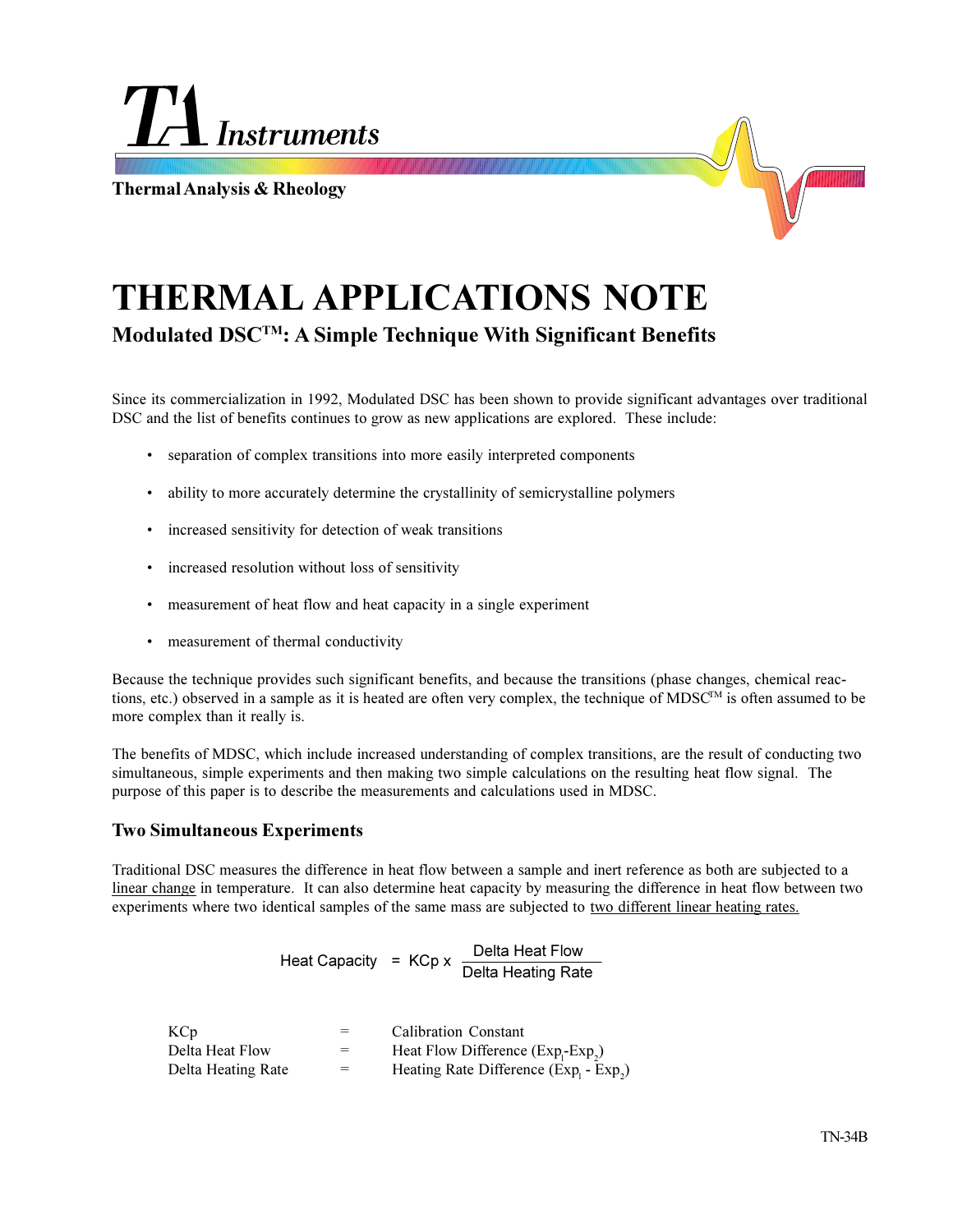Modulated DSC<sup>TM</sup> measures both heat flow and heat capacity in a single experiment by superimposing a modulated heating rate (changing heating rate) on top of a linear heating rate. An example of the ability to do this is seen in Figure 1 where the average heating rate is  $2^{\circ}$ C/min. (linear) while the instantaneous heating rate is changing between a minimum of 0.3°C/min. and a maximum of 3.7°C/min.. The linear change in temperature permits the measurement of heat flow while the modulated change permits the calculation of heat capacity.



# **Two Simple Calculations**

The heat flow that results from a linear change in temperature (traditional DSC) is seen in Figure 2, while Figure 3 shows the modulated heat flow signal that results from the modulated heating rate in MDSC. The benefits of MDSC are obtained from the following two measurements made on the modulated heat flow signal.



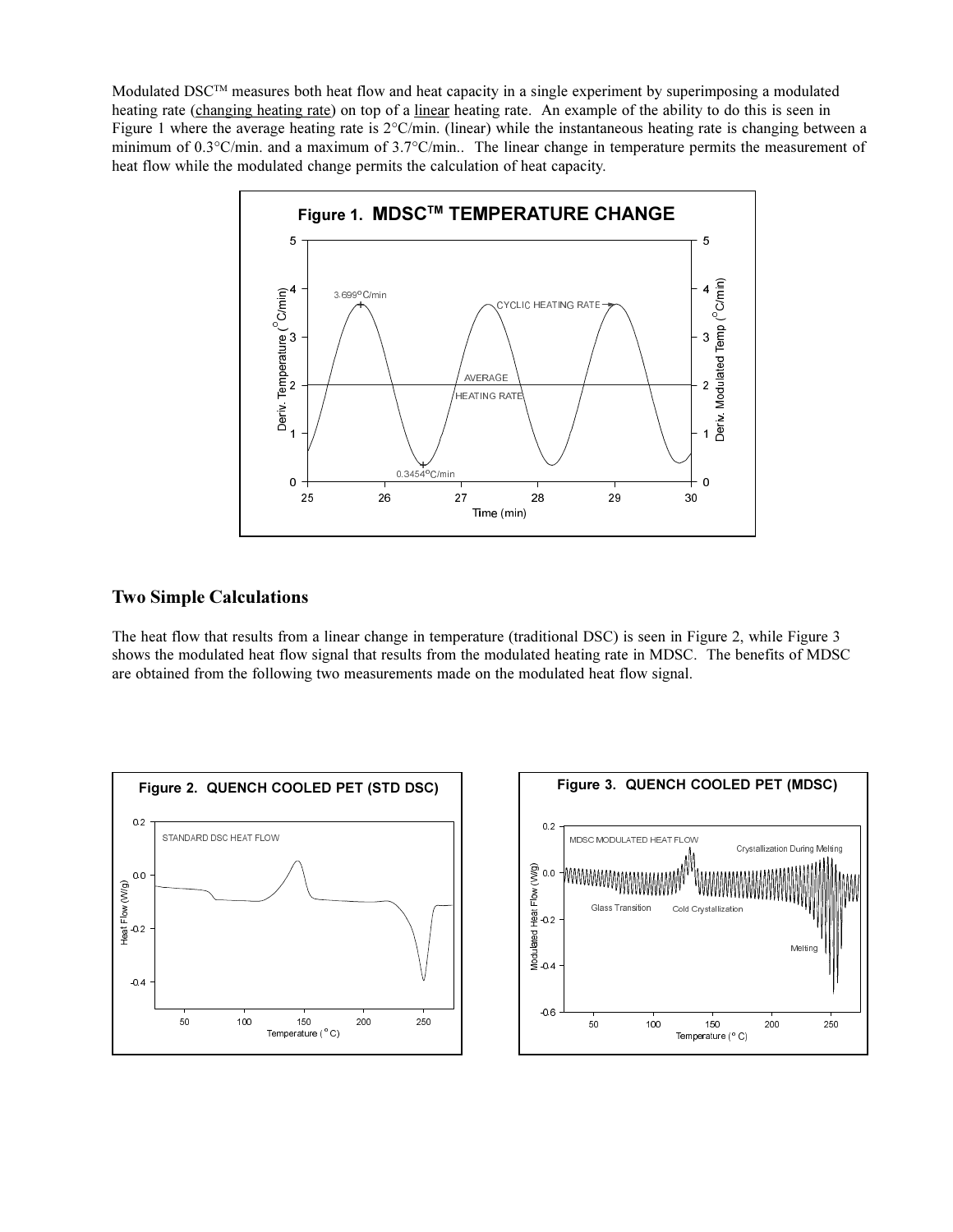#### (1) Heat Flow Average

The average value of the modulated heat flow signal is shown in Figure 4 as the solid line. An analysis of the three transition shows that the average value of the modulated heat flow signal is qualitatively and quantitatively equivalent to the heat flow signal from traditional DSC at the same average heating rate. The name given to this signal (average value) is Total Heat Flow because, like traditional DSC, it contains the heat flow associated with all thermal events in the sample.

## (2) Heat Flow Amplitude

Figure 5 shows the modulated heat flow and modulated heating rate signals which are the raw signals created in an MDSCTM experiment. MDSC uses the amplitude of these two signals to calculate heat capacity in the same way that DSC could calculate heat capacity from two experiments at different heating rates.

Heat Capacity = KCp x 
$$
\frac{\text{Delta Heat Flow (Amplitude)}}{\text{Delta heating Rate (Amplitude)}}
$$

Clearly MDSC has a significant advantage over DSC in calculating heat capacity because only one sample and one experiment are required once the instrument has been calibrated.



# **Obtaining the Benefits of MDSC**

After the two simple measurements (average and amplitude) are made, the benefits of MDSC result from simple arithmetic treatment of the signals. This treatment results in two additional signals.

- (1) Reversing Heat Flow = Heat Capacity x  $($  Average Heating Rate)
- (2) Nonreversing Heat Flow = Total Heat Flow Reversing Heat Flow

Reversing Heat Flow is the heat capacity component of the total heat flow. The reason for multiplying the heat capacity by the average heating rate is to scale this signal to the same heating rate as the total heat flow signal. This permits subtraction of the two signals to create the Nonreversing Heat Flow signal which is the kinetic component of the total heat flow signal. The separation of the total heat flow into its reversing and nonreversing components is seen in Figure 6.